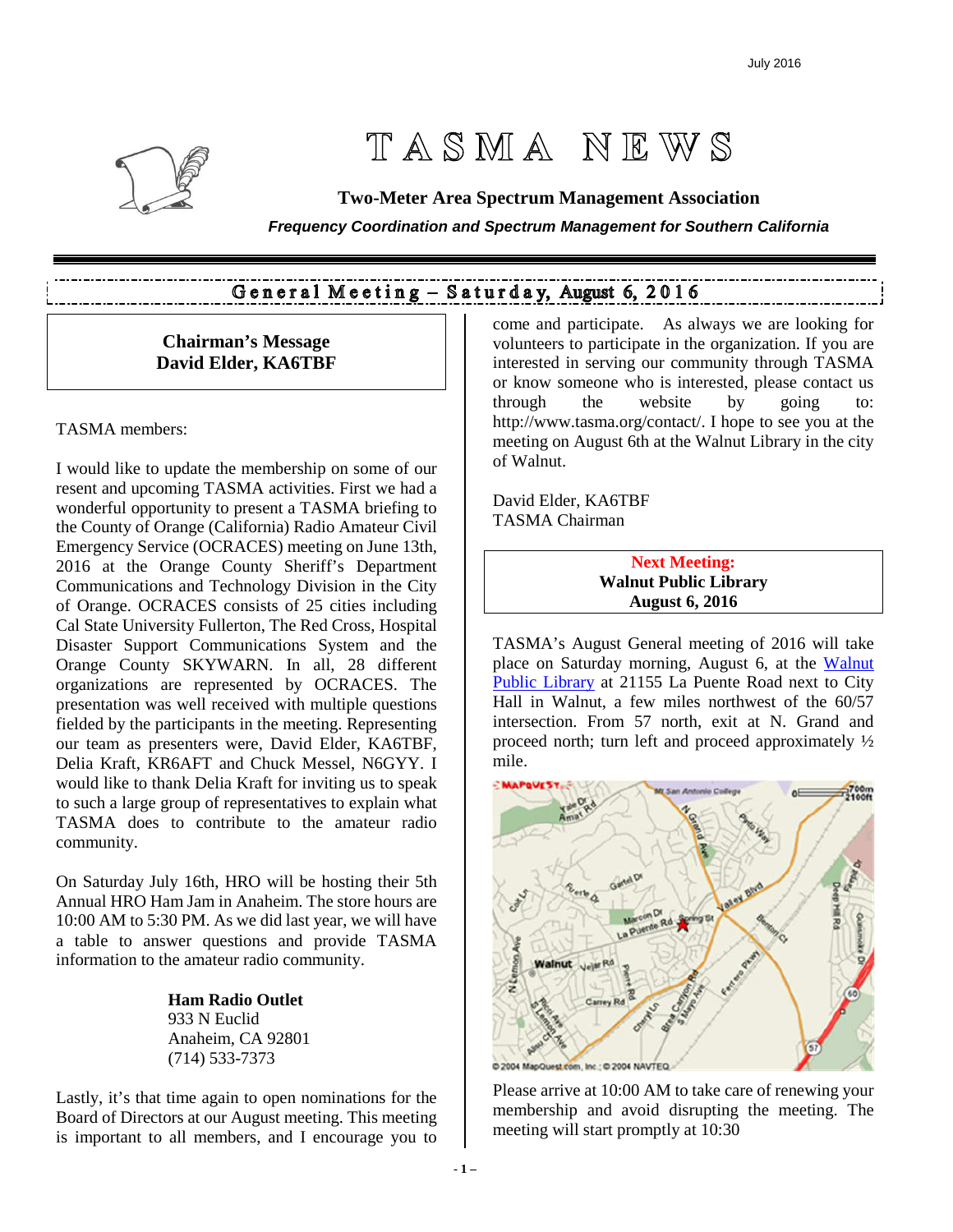# **General Meeting Minutes**

#### **Saturday, April 2, 2016**

Rowland Heights Library 1850 Nogales Street Rowland Heights CA 91748

#### NOT APPROVED

1. Registration: KB6CMO, N6ISY, K6TNY, N6JO, KE6MVS, WA6AV, WQ9P, KC6BBE, KC6BEU, N6USO, KD6DDM, KR6AFT, KA6TBF, N6GYY, AJ6B

2. Call To Order With quorum present, meeting was called to order at 10:30am.

3. Introductions All in attendance introduced themselves and the group(s) they represent, if any.

#### 4. Approval of Previous Minutes

Gene KB6CMO motioned to approve minutes from December 5, 2015 general meeting with no corrections, passed unanimously.

5. Treasurer's Report Tina W6TNA's report was in the newsletter, current bank balance at end of February is \$7999.51.

6. Technical Committee Report Chuck N6GYY gave report of technical committee activity.

Please see the report published in the April 2016 newsletter.

# 7. TASMA Database Report

Sean AJ6B gave report on current state of the TASMA database.

8. Board Member at Large Report Dave KD6DDM gave his report about the TASMA presentations and the continuing efforts on those presentations.

9. Vice Chairman Report Delia KR6AFT was present and had no report.

10. Chairman Report Dave KA6TBF gave report on current state of TASMA.

11. Old Business - None.

12. New Business - None.

13. Open Forum

A ) Joe, N6JO requested that TASMA look into incorporating into the band plan a recommended frequency for Yeasu Wires-X in Southern California.

13. Next General Meeting is August 6, 2016. Location will be announced prior to meeting.

14. Adjournment Motion to adjourn by Joe N6JO passed unanimously by 11:37am.

Meeting minutes created by Sean Reigle, AJ6B, Secretary on 4/2/16.

> **Agenda**  TASMA General Meeting August 6, 2016

- 1. Registration
- 2. Call to Order
- 3. Introductions
- 4. Approval of Previous Minutes
- 5. Treasurer Report
- 6. Technical Committee Report
- 7. TASMA Database Report
- 8. Board Member at Large Report
- 9. Vice Chairman Report
- 10. Chairman Report
- 11. Old Business
- 12. New Business
- 13. Open Forum
- 14. Next General Meeting is December 3, 2016.
- 15. Location will be announced prior to meeting.
- 16. Adjournment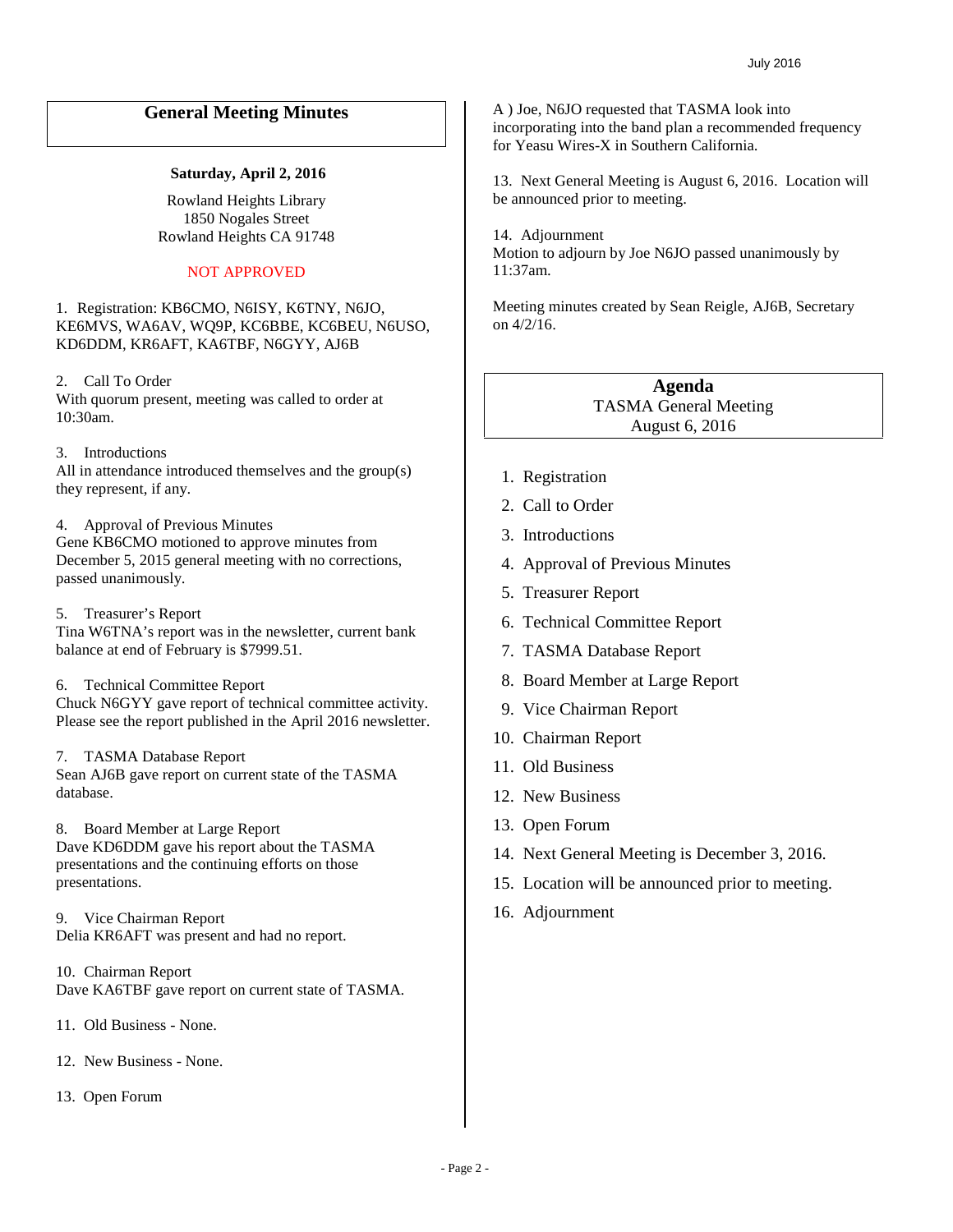# **Treasurer's Report**

| <b>Starting Balance March 2016</b><br>Deposits<br><b>Expenses</b><br>Ending Balance March 2016 | \$7,999.51<br>\$<br>15.00<br>\$<br>200.00<br>\$7,814.51      |
|------------------------------------------------------------------------------------------------|--------------------------------------------------------------|
| <b>Starting Balance April 2016</b><br>Deposits<br>Expenses<br>Ending Balance April 2016        | \$7,814.51<br>\$<br>$\theta$<br>\$<br>$\Omega$<br>\$7,814.51 |
| <b>Starting Balance May 2016</b><br>Deposits<br><b>Expenses</b><br>Ending Balance May 2016     | \$7,814.51<br>\$<br>0<br>\$<br>0<br>\$7,814.51               |

## **Technical Committee Report**

The current members of the committee are:

| KJ6UFG |
|--------|
| N6GYY  |
| AJ6B   |
| AI6BX  |
| WO9P   |
|        |

The technical committee has been quite busy lately, but with the new members the workload has become much more manageable. I want to thank all the members of the technical committee for donating their time and expertise to TASMA and the Amateur community.

Our meeting on March 5th was detailed with:

- \* 22 cases to review
- \* 8 of the cases being new business.

\* Interference complaints: I am happy to say that this meeting we had no interference complaints.

Our next technical meeting is July 9th and we will be posting the minutes on the website.

\* The trend for interference complaints in user bases interfering with adjacent repeaters, rather than actual issues between the repeaters, has tapered off.

Repeaters that are on the same frequency, separated by distance and co-existing well, are still subject to interference by roaming users, but our suggested cochannel agreement policy seems to be helping this situation.

\* A new topic that has come up is the use of cross band repeating as a way to set up a repeater in the otherwise congested two meter band. While TASMA has two frequencies designated for cross band, these frequencies were intended for special event and temporary use. They were intended for the times when you might want to set up your mobile in a cross band mode to enhance the use of an HT while hiking or during a special event. These frequencies were not envisioned as a way to set up a full time repeater.

After talking with people over in SCRRBA, they are in general agreement that this use is not condoned as a method to avoid the coordination process. Both groups agree that any repeater that is full time, needs to request a coordination. In fact attempting to cross band between two meters and 70cm would require two coordination's, one from each group. It is possible to set up a cross band system, but done properly, it requires two coordinated frequencies, and the proper equipment to make sure that both bands are following part 97.

\* "Off the air" - We rely on you to help be our eyes and ears, especially in areas outside the LA/Orange County area. Reporting repeaters that are off the air is a great way to help us open up frequencies. It is also a good way to find a frequency pair for yourself or your club.

Recently it was asked if a complaint could be filed for a repeater interfering with a simplex frequency. This falls more under the heading of being reported as an observation. Letting us know a repeater is operating outside of their coordinated parameters is always welcome information.

Comments are always welcome. Send any comments or suggestions to the appropriate addresses on our website.

7 3 Chuck Messel, N6GYY Chairman -Technical Committee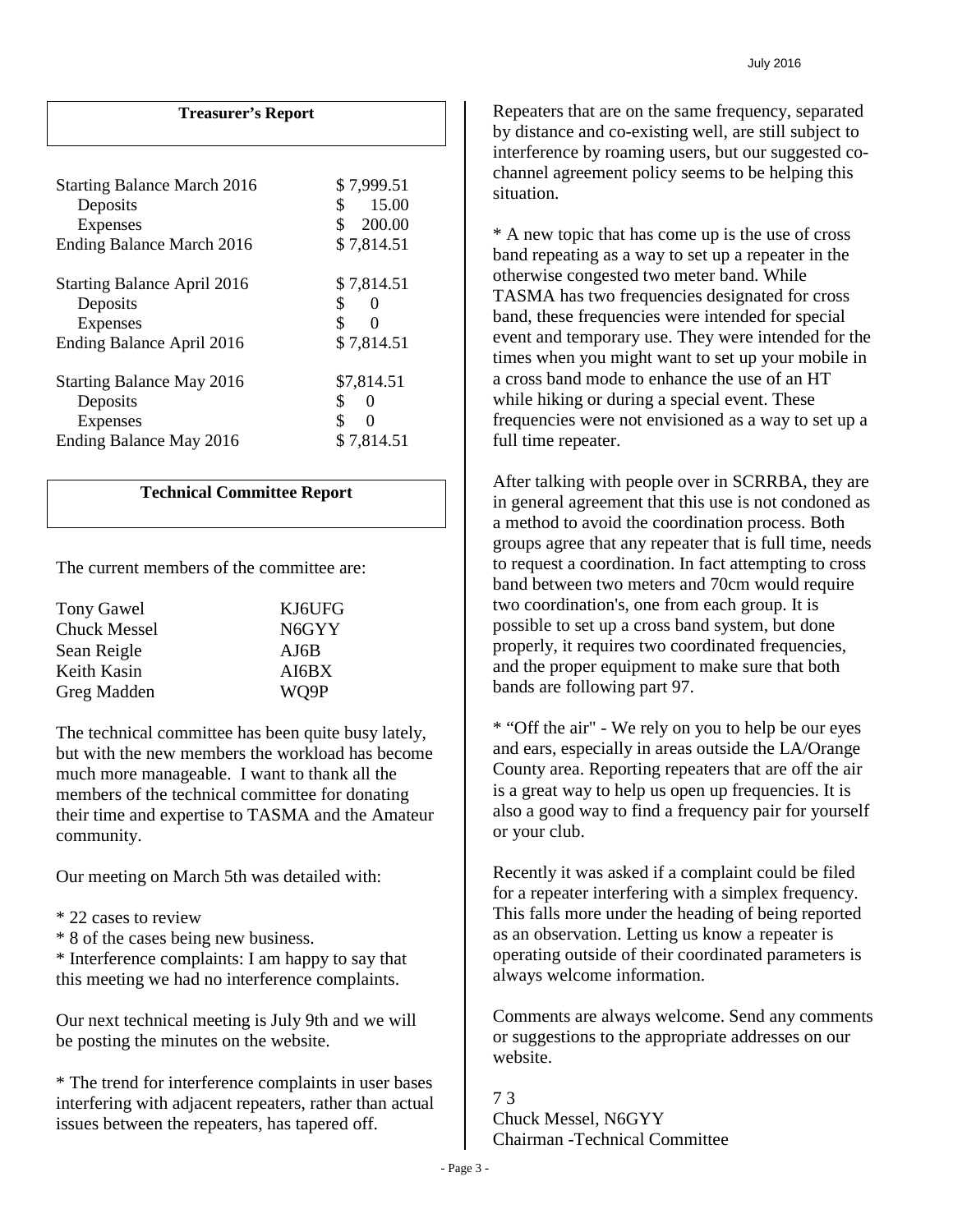## **Vice Chairman's Report**

# **Learning something new is fun**. - *Alex Trebek*

Wow! You should have a fabulously fun time at the next TASMA General Membership Meeting. If you haven't been to a GMM recently, it's time. The current Board Members, and I mean the ones who have been on the Board for more than one year, have really stepped up their game. With each meeting, the membership becomes more informed. The members in attendance also have great information to share. Join us on August 6 for a **FUN** time!

Delia Kraft, KR6AFT

**Secretary's Report** 

2016-20

TASMA Members,

The new ARRL repeater books are available for 2016!



# **Member at Large Report**

Greetings TASMA Members,

I hope that 2016 has been as good to you as it has been to me. I am looking forward to our next general meeting coming up in August…which reminds me…it would be great if we could increase our membership! I would like to ask you to invite Ham friends, users, and members of groups to attend our upcoming meeting to see what goes on. Perhaps they would like to join and support TASMA as well!

At this time I would like to welcome our newest member of the BOD, Delia Kraft! I would also like to give kudos to the rest of the BOD for all that they

do to keep things running smoothly! And…last but not least, a big kudos to the Tech Team for the work they do in the coordination efforts. They have a great system now that works very well. They also provide excellent information to those with questions via the "contact us" tab on the website (tasma.org).

On a last note, I would like to remind you, if your group would like to know what it is that TASMA does, please contact us at the above mentioned site. We can put together a tailor made presentation for your group's repeater.

Hope to see you all at the next meeting! 73!

David Summers, KD6DDM

# **BOARD OF DIRECTORS**

| David Elder                                   | KA6TBF | Chairman      |  |  |  |  |  |
|-----------------------------------------------|--------|---------------|--|--|--|--|--|
| Delia Kraft                                   | KR6AFT | Vice-Chairman |  |  |  |  |  |
| Sean Reigle                                   | AJ6B   | Secretary     |  |  |  |  |  |
| Tina Bremer                                   | W6TNA  | Treasurer     |  |  |  |  |  |
| David Summers KD6DDM<br>Board Member at Large |        |               |  |  |  |  |  |

## **TECHNICAL COMMITTEE MEMBERS**

| <b>Member</b>     | Call  | <b>Committee Position</b> |  |  |  |
|-------------------|-------|---------------------------|--|--|--|
| Chuck Messel      | N6GYY | Chairman                  |  |  |  |
| Sean Reigle       | AJ6B  | Secretary                 |  |  |  |
| <b>Tony Gawel</b> | W6TNY | Member                    |  |  |  |
| Keith Kasin       | AI6BX | Member                    |  |  |  |
| Greg Madden       | WO9P  | Member                    |  |  |  |